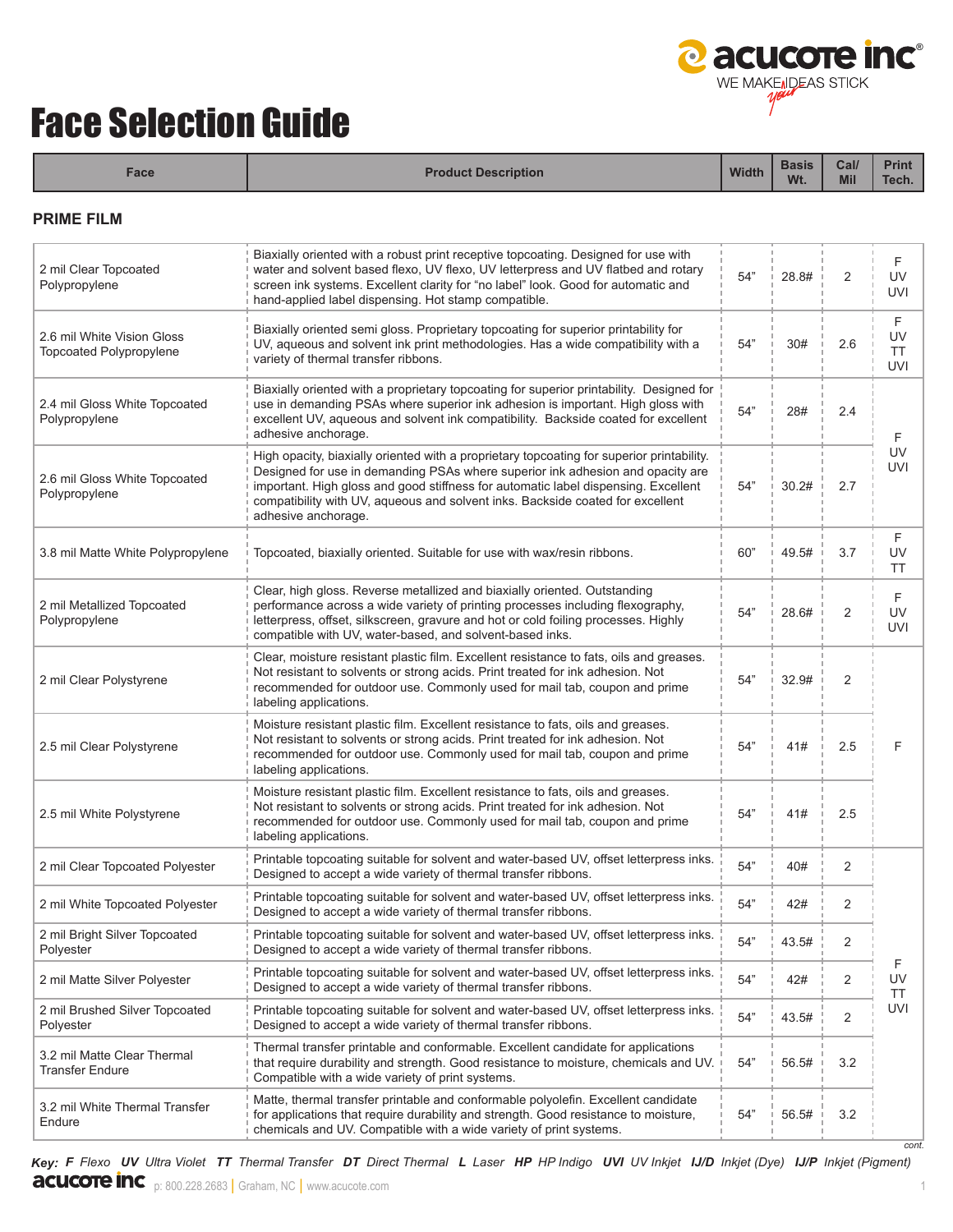| Face | <b>Description</b> | <b>Width</b> | <b>Basis</b><br>Wt. | Cal/<br><b>Mil</b> | <b>Prin</b><br>$-$<br>Tech. |
|------|--------------------|--------------|---------------------|--------------------|-----------------------------|

# **PRIME FILMS CONT.**

| 3.2 mil Clear Matte Non-Topcoated<br>Vinyl | Tough, durable polymeric film exhibiting excellent resistance to oils, chemicals and<br>some solvents. Abrasion resistant. Good choice for outdoor labeling.                                                                                                       | 54" | 74# | 32  |  |
|--------------------------------------------|--------------------------------------------------------------------------------------------------------------------------------------------------------------------------------------------------------------------------------------------------------------------|-----|-----|-----|--|
| 3.4 mil White Non-Topcoated Vinyl          | Tough, durable polymeric plastic film exhibiting excellent resistance to oils,<br>chemicals and some solvents. Abrasion resistant. Good choice for outdoor labeling.                                                                                               | 54" | 74# | 3.5 |  |
| 3.4 mil White Topcoated Vinyl              | Tough, durable polymeric plastic film exhibiting excellent resistance to oils,<br>chemicals and some solvents. Contains a proprietary topcoating that is compatible<br>with solvent and water-based inks. Abrasion resistant. Good choice for outdoor<br>labeling. | 54" | 74# | 3.5 |  |

# **FLEXPRIME**

| *2 mil Clear High Gloss<br><b>Topcoated Flex</b> | Surface printable with enhanced conformability and squeezability. Offers improved<br>flexibility for use on containers where conformable and squeezable properties are<br>required.                                                                                                                                                                               | 54" | 46.4# | 2   |            |
|--------------------------------------------------|-------------------------------------------------------------------------------------------------------------------------------------------------------------------------------------------------------------------------------------------------------------------------------------------------------------------------------------------------------------------|-----|-------|-----|------------|
| *2 mil White Gloss Topcoated Flex                | Offers enhanced squeezeability in applications requiring a highly flexible or<br>conformable label. The topcoat provides excellent printability through a wide variety<br>of printing processes. Offers exceptional hot/cold moisture resistance, balanced<br>orientation for diecutability and high machine direction strength to assist in matrix<br>stripping. | 60" | 54.9# | 2.2 | <b>IIV</b> |
| 3.2 mil Matte White Endure                       | Thermal transfer printable and conformable. Excellent candidate for applications<br>that require durability and strength. Good resistance to moisture, chemicals and UV.                                                                                                                                                                                          | 54" | 56.5# | 32  |            |
| 3.2 mil Matte Clear Endure                       | Thermal transfer printable and conformable. Excellent candidate for applications<br>that require durability and strength. Good resistance to moisture, chemicals and UV.                                                                                                                                                                                          | 54" | 56.5# | 3.2 |            |

*\* Please contact your local sales representative for compatible inks.*

# **SPECIALTY FILM**

| 2 mil Dry Erase Overlaminate        | Topcoated clear overlaminate film designed for use with dry erase markers.<br>Compatible with a variety of facestocks.                                                                                                                                                                              | 60" |       |     |    |
|-------------------------------------|-----------------------------------------------------------------------------------------------------------------------------------------------------------------------------------------------------------------------------------------------------------------------------------------------------|-----|-------|-----|----|
| 3.5 mil White Dry Erase Vinyl       | Topcoated white film designed for use with dry erase markers.                                                                                                                                                                                                                                       | 54" |       | 3.5 |    |
| 3.5 mil White Opticite™ SQZ         | Flexible film for label applications that require conformability. Smooth surface and<br>treated for printability.                                                                                                                                                                                   | 54" | 56.8# | 3.5 |    |
| Tyvek <sup>®</sup> 1073D            | Spun-bonded polyolefin with very high internal strength and exceptional tear<br>resistance.                                                                                                                                                                                                         | 54" | 45.8# | 7.5 |    |
| 5 mil Black Chalkboard Vinyl        | Unique matte black vinyl designed to accept standard chalk. Good for use in<br>classrooms, dorm rooms, home and office.                                                                                                                                                                             | 54" |       | 5   |    |
| 5 mil Matte White Laser Polyester   | Rigid, coated two sides for adhesive anchorage and excellent ink adhesion with<br>UV cured and flexographic water-based systems. Provides superior toner and ink<br>adhesion for laser and thermal transfer printing. Ideal for use with flexo, screen,<br>letterpress and offset printing methods. | 54" |       | 5   | UV |
| 7.5 mil Matte White Laser Polyester | Rigid, coated two sides for adhesive anchorage and excellent ink adhesion with<br>UV cured and flexographic water-based systems. Provides superior toner and ink<br>adhesion for laser and thermal transfer printing. Ideal for use with flexo, screen,<br>letterpress and offset printing methods. | 54" |       | 7.5 |    |

# **MAIL TABS**

| Moisture resistant. Excellent resistance to fats, oils and greases. Not resistant<br>to solvents or strong acids. Print treated for ink adhesion. Not recommended for<br>2.5 mil Clear Polystyrene<br>54"<br>2.5<br>41#<br>outdoor use. Commonly used for mail tab, coupon and prime labeling applications.<br>Exceptionally clear, translucent paper for mail tab applications where the highest<br>52"<br>level of view-through to the printed piece is required. Excellent converting and<br>Translucent MC Ultra<br>43#<br>2.1<br>60"<br>winding characteristics. An alternative to clear polystyrene mail tabs. | 2 mil Clear Polystyrene | Moisture resistant. Excellent resistance to fats, oils and greases. Not resistant<br>to solvents or strong acids. Print treated for ink adhesion. Not recommended for<br>outdoor use. Commonly used for mail tab, coupon and prime labeling applications. | 52"<br>54" | 32.9# |  |
|----------------------------------------------------------------------------------------------------------------------------------------------------------------------------------------------------------------------------------------------------------------------------------------------------------------------------------------------------------------------------------------------------------------------------------------------------------------------------------------------------------------------------------------------------------------------------------------------------------------------|-------------------------|-----------------------------------------------------------------------------------------------------------------------------------------------------------------------------------------------------------------------------------------------------------|------------|-------|--|
|                                                                                                                                                                                                                                                                                                                                                                                                                                                                                                                                                                                                                      |                         |                                                                                                                                                                                                                                                           |            |       |  |
|                                                                                                                                                                                                                                                                                                                                                                                                                                                                                                                                                                                                                      |                         |                                                                                                                                                                                                                                                           |            |       |  |

**acucote inc** p: 800.228.2683 | Graham, NC | www.acucote.com 2 Key: F Flexo UV Ultra Violet TT Thermal Transfer DT Direct Thermal L Laser HP HP Indigo UVI UV Inkjet IJ/D Inkjet (Dye) IJ/P Inkjet (Pigment)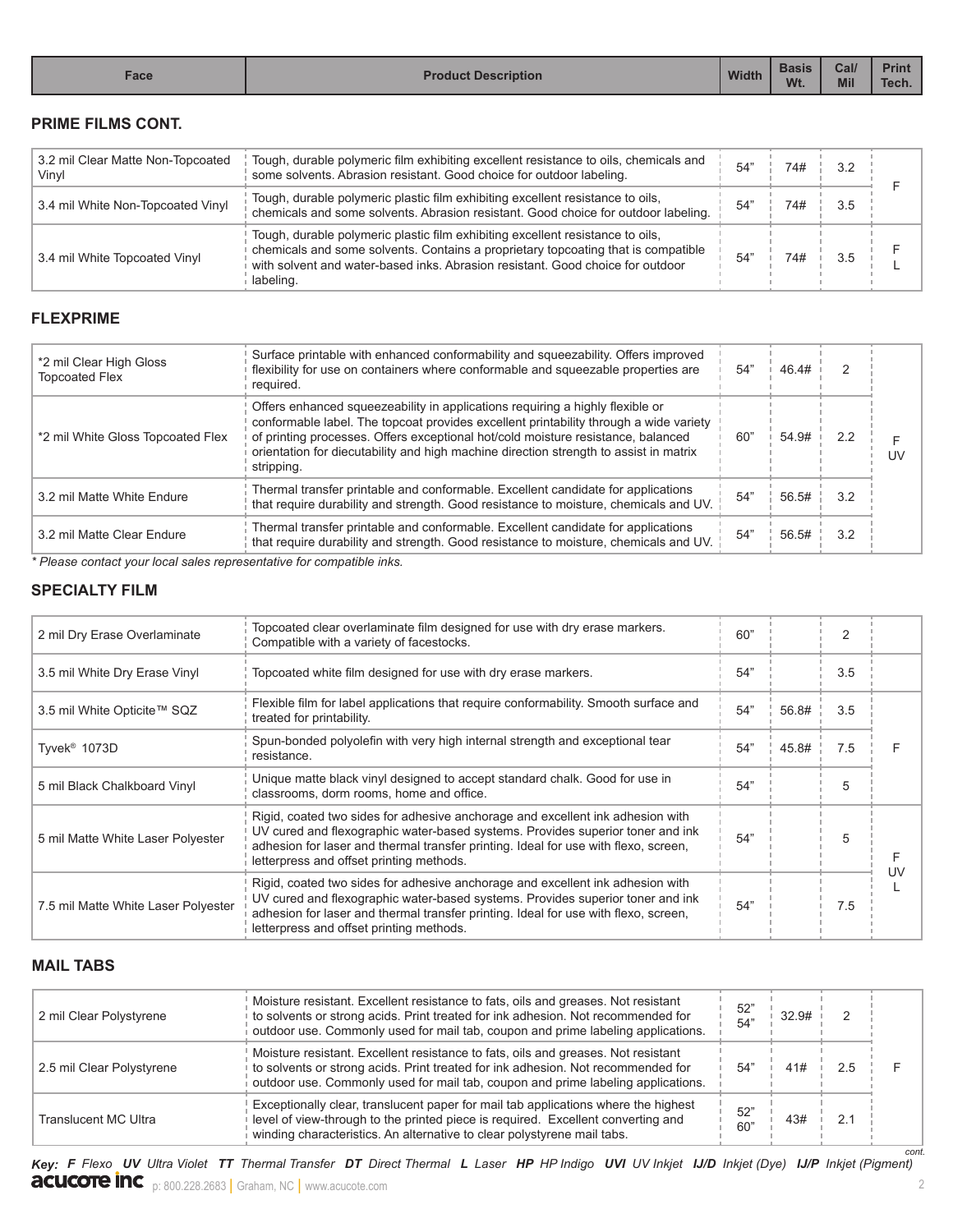| Face | <b>Product Description</b> | <b>Width</b> | <b>Basis</b><br>Wt. | Cal/<br><b>Mil</b> | <b>Print</b><br>Tech. |
|------|----------------------------|--------------|---------------------|--------------------|-----------------------|

#### **MAIL TABS CONT.**

| <b>Translucent MC</b> | Moderate translucent paper. Should be considered for mail tab applications where<br>modest view-through to the printed piece is required. Excellent converting and<br>winding characteristics. | 52"<br>60" | 40# | 2.7 |  |
|-----------------------|------------------------------------------------------------------------------------------------------------------------------------------------------------------------------------------------|------------|-----|-----|--|
| <b>RC Mail Tab</b>    | Reverse coated paper used for mail tab closures.                                                                                                                                               | 60"        | 40# | 2.6 |  |

# **COUPON**

| Designed to be laminated with 50# to 60# basis weight facestocks to create one or<br>two-side printed instant redeemable coupons. Universal release from any edge.                                                                                                                                                                                                                                                                                                             | 40"   | 1.5 |           |
|--------------------------------------------------------------------------------------------------------------------------------------------------------------------------------------------------------------------------------------------------------------------------------------------------------------------------------------------------------------------------------------------------------------------------------------------------------------------------------|-------|-----|-----------|
| Designed to be laminated with heavy-weight facestocks to create two-side printed<br>temporary ID cards. The universal pattern allows any die cut shape to be lifted and<br>released cleanly without residue.                                                                                                                                                                                                                                                                   | 40"   | 1.5 |           |
| Designed to be laminated with heavy-weight facestocks to create temporary ID<br>cards.                                                                                                                                                                                                                                                                                                                                                                                         | 37.5" | 1.5 |           |
| Designed to be laminated with heavy-weight facestocks to create temporary ID<br>cards.                                                                                                                                                                                                                                                                                                                                                                                         | 37.5" | 1.5 | <b>UV</b> |
| Designed to be manufactured in "portrait" orientation and to be laminated with<br>heavy-weight facestocks to create temporary ID or retail buyers cards.                                                                                                                                                                                                                                                                                                                       | 38.5" | 1.5 |           |
| Designed to be laminated with heavy-weight facestocks to create temporary ID<br>cards. The 4" and 8" slit roll patterns allow for a unique variation and press process<br>ability of standard temporary ID cards. In combination with 5 mil White Laser<br>Polyester, it offers significant savings over other membership cards that utilize<br>thicker gauge, laser printable films. Available with all standard LiftCote® patterns<br>(listed above on a custom coat basis). | 40"   | 1.5 |           |
| Rigid, coated two sides for adhesive anchorage. Provides superior toner and ink<br>adhesion for laser and thermal transfer printing. Ideal for use with flexo, screen,<br>letterpress, and offset printing methods.                                                                                                                                                                                                                                                            | 54"   | 5   |           |
| Rigid, coated two sides for adhesive anchorage. Excellent ink adhesion with UV<br>cured and flexographic water-based systems. Provides superior toner and ink<br>adhesion for laser and thermal transfer printing. Ideal for use with flexo, screen,<br>letterpress, and offset printing methods.                                                                                                                                                                              | 54"   | 7.5 | UV        |
|                                                                                                                                                                                                                                                                                                                                                                                                                                                                                |       |     |           |

*\* All LiftCote*® *products have a narrow, ungummed patterned edge that allows for easy lifting and removal. They are designed for high-speed automatic applications. Flexographic inks reverse coated on the film layer produce two-side printed cards.* 

# **PRIME PAPER**

| 35# C1S Litho               | Premium quality, mid gloss. Excellent conformability to small radius substrates.<br>Most often used for pharmaceutical applications. Excellent strength to weight ratio.<br>Crack resistant coating.                     | 60" | 35# | 2.5 |                 |
|-----------------------------|--------------------------------------------------------------------------------------------------------------------------------------------------------------------------------------------------------------------------|-----|-----|-----|-----------------|
| 60# Semi Gloss Super Bright | Versatile, consistent and two-side printable. Suitable for roll label and sheet-fed<br>applications. Excellent solution for use across multiple printing platforms. Ideal for<br>instant redeemable coupon applications. | 60" | 60# | 2.8 | UV              |
| 60# Matte Litho             | A premium quality C1S matte litho providing excellent printing and processing<br>characteristics. Ion deposition                                                                                                         | 60" | 60# | 3.2 | - TT<br>UV F    |
| 54# Acu Gloss               | One side clay coated. Excellent print results with flexo, letterpress and offset.<br>Good conformability for small radii substrates.                                                                                     | 60" | 54# | 2.5 | F<br>UV         |
| 55# Smudge Latex            | Bright white, latex saturated litho. Manufactured for good conformability with<br>moderate moisture and smudge resistance.                                                                                               | 60" | 56# | 3.8 |                 |
| 57# High Gloss              | High bright, cast coated. High internal strength, excellent ink receptivity and<br>converting properties.                                                                                                                | 60" | 57# | 3.7 |                 |
| 50# Uncoated Litho          | High quality, smudge resistant. High-speed converting properties. Highly receptive<br>to inks and markings of commonly used data systems.                                                                                | 60" | 50# | 3.5 | $\overline{11}$ |
| 60# Uncoated Litho          | An economical uncoated stock compatible with most impact printing devices.                                                                                                                                               | 60" | 60# | 4.5 |                 |
|                             |                                                                                                                                                                                                                          |     |     |     |                 |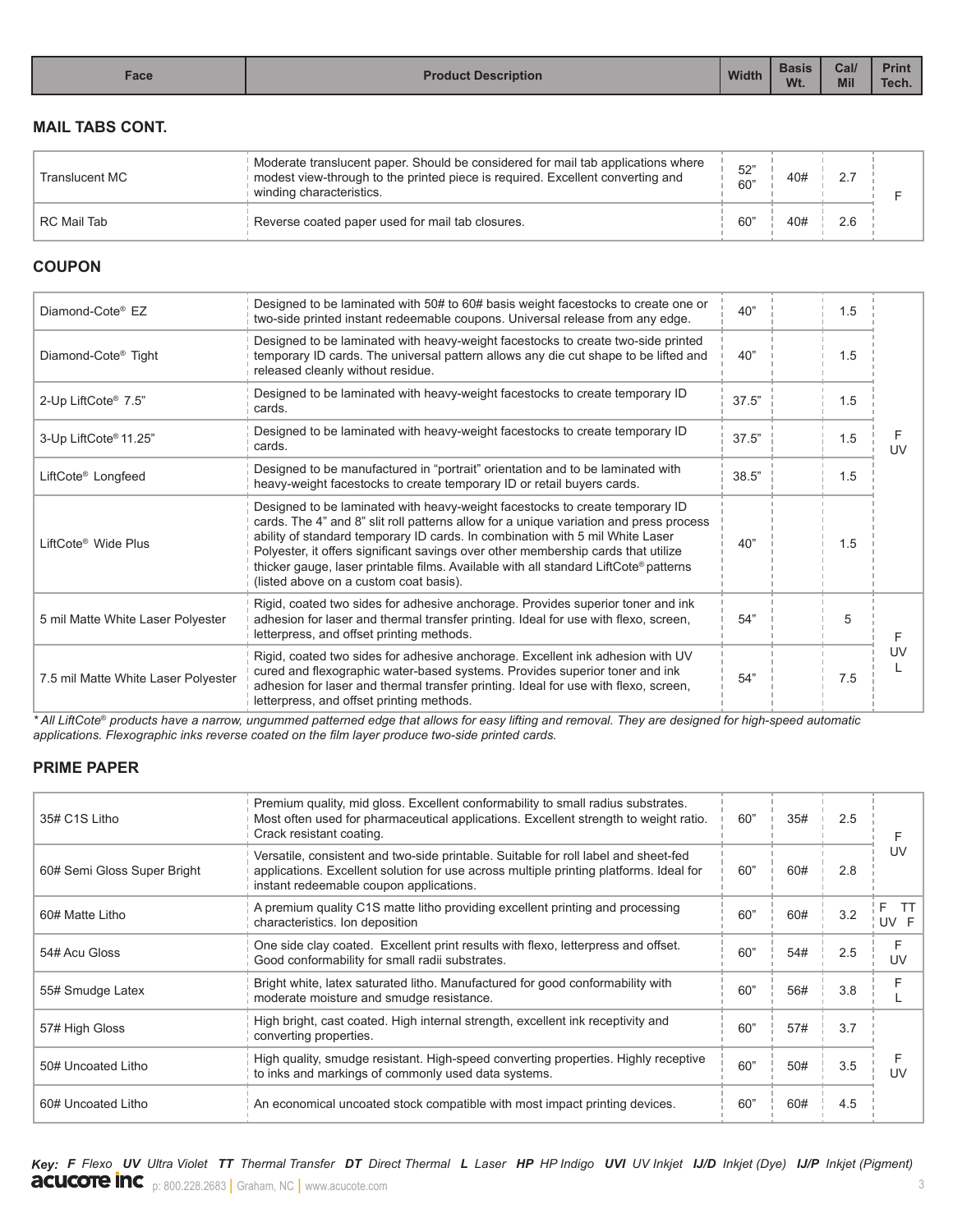#### **SPECIALTY PAPER**

| 2 mil Clear Acetate         | Matte cellulose based. Exhibits rigidity, dimensional stability and good ink<br>receptivity. Excellent converting properties. Not recommended for outdoor use. | 52"             |          |     |  |
|-----------------------------|----------------------------------------------------------------------------------------------------------------------------------------------------------------|-----------------|----------|-----|--|
| 54# Wet Strength High Gloss | Designed for applications where moisture or condensation is typically present.<br>Excellent print surface and good converting properties.                      | 60 <sup>*</sup> | 54#      | 2.5 |  |
| <b>Black Imaging Paper</b>  | Carbonless, self-contained pressure, black imaging facestock. Extremely sensitive.<br>Can be silicone coated for use in multiply constructions or as a liner.  | 60"             | $22.5\#$ | 39  |  |

## **WATERJET® - WATER-BASED, INKJET PRINTABLE**

| 60# High Gloss Waterjet <sup>®</sup> Paper                 | Specifically developed for high-speed inkjet systems. This product offers fast drying,<br>excellent image resolution and durability through a wide color gamut.                                                           | 60" | 95#   | 4   |      |
|------------------------------------------------------------|---------------------------------------------------------------------------------------------------------------------------------------------------------------------------------------------------------------------------|-----|-------|-----|------|
| 60# Semi Gloss Waterjet® Paper                             | Specifically developed for high-speed Inkjet systems. This product offers fast<br>drying, excellent image resolution and durability through a wide color gamut.                                                           | 60" | 60#   | 3.5 |      |
| 60# Coated Matte Waterjet <sup>®</sup> Paper               | Compatible with a wide variety of commercial thermal and piezo water-based<br>printing systems. Offers instant drying, excellent color reproduction, outstanding<br>contrasts and high resolution.                        | 60" | 96#   | 5   |      |
| 2 mil Matte Clear Waterjet <sup>®</sup><br>Polypropylene   | A clear biaxially oriented polypropylene film specifically developed for high-speed<br>Inkjet systems. This product offers fast drying, excellent image resolution and<br>durability through a wide color gamut.          | 54" |       | 2   | IJ/D |
| 2 mil Gloss Clear Waterjet <sup>®</sup><br>Polypropylene   | A glossy, clear biaxially oriented polypropylene film specifically developed for high-<br>speed inkjet systems. This product offers fast drying, excellent image resolution and<br>durability through a wide color gamut. | 54" | 31    |     |      |
| 2.6 mil Gloss White Waterjet <sup>®</sup><br>Polypropylene | Specifically developed for high-speed Inkjet systems. This product offers fast<br>drying, excellent image resolution and durability through a wide color gamut.                                                           | 54" | 28.8# | 2.6 |      |

#### **FOILS**

| <b>Bright Silver</b>    | Acrylic, topcoated foils that are laminated to a bleached kraft base sheet. | $60^{\circ}$ | 70# | 3.6 |    |
|-------------------------|-----------------------------------------------------------------------------|--------------|-----|-----|----|
| <b>Dull Silver</b>      | Acrylic, topcoated foils that are laminated to a bleached kraft base sheet. | 60"          | 70# | 3.6 |    |
| <b>Bright Gold</b>      | Acrylic, topcoated foils that are laminated to a bleached kraft base sheet. | 60"          | 70# | 3.6 | UV |
| Dull Gold               | Acrylic, topcoated foils that are laminated to a bleached kraft base sheet. | $60^{\circ}$ | 70# | 3.6 |    |
| Silver Metallized Paper | Highly reflective. Offers conformability, strength and ink receptivity.     | $60^{\circ}$ | 51# | 2.7 |    |

# **FLUORESCENT**

| 60# Red        | Brightly colored and matte finished litho. Suitable for high visibility labeling.<br>Excellent ink absorbency and processing characteristics. | 60' | 59# | 4.3 |  |
|----------------|-----------------------------------------------------------------------------------------------------------------------------------------------|-----|-----|-----|--|
| 60# Orange     | Brightly colored and matte finished litho. Suitable for high visibility labeling.<br>Excellent ink absorbency and processing characteristics. | 60" | 59# | 4.3 |  |
| 60# Chartreuse | Brightly colored and matte finished litho. Suitable for high visibility labeling.<br>Excellent ink absorbency and processing characteristics. | 60" | 59# | 4.3 |  |
| 60# Green      | Brightly colored and matte finished litho. Suitable for high visibility labeling.<br>Excellent ink absorbency and processing characteristics. | 60' | 59# | 4.3 |  |
| 60# Pink       | Brightly colored and matte finished litho. Suitable for high visibility labeling.<br>Excellent ink absorbency and processing characteristics. | 60' | 59# | 4.3 |  |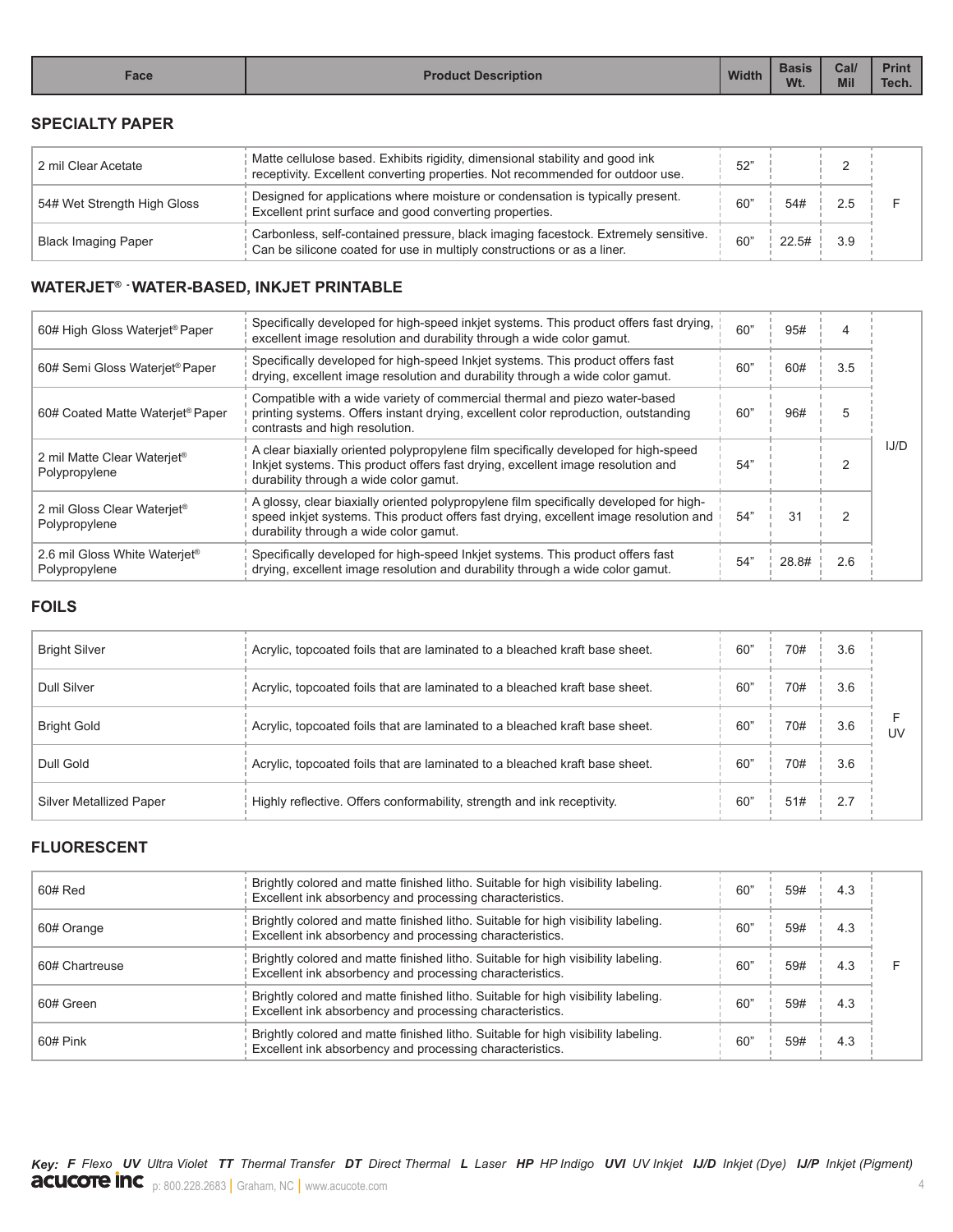#### **BOARDSTOCK**

| 6pt C <sub>2</sub> S | Two side superior printability and appearance for a wide variety of print systems.                                                              | 60" | 106# | 6  |    |
|----------------------|-------------------------------------------------------------------------------------------------------------------------------------------------|-----|------|----|----|
| 8pt C1S High Bright  | Blue-white boardstock. Superior printability and appearance for a wide variety of<br>print systems.                                             | 60" | 108# | 8  |    |
| 8pt C2S High Bright  | Blue-white boardstock. Two side superior printability and appearance for a wide<br>variety of print systems. Ideal for temporary ID card stock. | 60" | 118# | 8  |    |
| 8pt Recycled C1S     | 10% post consumer waste recycled content.                                                                                                       | 60" | 103# | 8  |    |
| 8pt Uncoated         | 10% post consumer waste recycled content. Good printability and appearance for a<br>wide variety of print systems.                              | 60" | 103# | 8  | UV |
| 10pt C1S             | Superior printability and appearance for a wide variety of print systems.                                                                       | 52" | 118# | 10 |    |
| 12pt C1S             | Superior printability and appearance for a wide variety of print systems.                                                                       | 52" | 133# | 12 |    |
| 12pt Uncoated        | Good printability and appearance for a wide variety of print systems.                                                                           | 52" | 133# | 12 |    |
| 14pt C1S             | Superior printability and appearance for a wide variety of print systems.                                                                       | 52" | 160# | 14 |    |

# **VARIABLE PRINT FILM**

| 3 mil Platinum Thermal™                                              | White surface printable polyolefin film a single-layer polymer substrate replacing<br>both direct thermal and the use of thermal transfer ribbons. Sharp, durable and<br>fade-proof images. Heat stable up to 130°C with UV light-resistant image with<br>estimated outdoor life of 18 months.                             | 54"   | 30.2  | 3              | F<br>DT<br><b>TT</b>     |
|----------------------------------------------------------------------|----------------------------------------------------------------------------------------------------------------------------------------------------------------------------------------------------------------------------------------------------------------------------------------------------------------------------|-------|-------|----------------|--------------------------|
| 2.8 mil Clear Direct Thermal                                         | High durability and sensitivity. Intended for use with high-speed direct thermal<br>printers. Ideal for bar code or demand printed retail, commercial or industrial<br>marking. Excellent flexographic printability with wet rub resistance and thermal<br>image durability against water, alcohol, oils and plasticizers. | 39"   |       | 2.8            |                          |
| 1.6 mil White Direct Thermal                                         | High durability and sensitivity. Intended for use with high-speed direct thermal<br>printers. Ideal for bar code or demand printed retail, commercial or industrial<br>marking. Excellent flexographic printability with wet rub resistance and thermal<br>image durability against water, alcohol, oils and plasticizers. | 29.7" |       | 1.6            | F                        |
| 3 mil Synthetic Direct Thermal                                       | High durability and sensitivity. Intended for use with high-speed direct thermal<br>printers. Ideal for bar code or demand printed retail, commercial or industrial<br>marking. Excellent flexographic printability with wet rub resistance and thermal<br>image durability against water, alcohol, oils and plasticizers. | 60"   | 37.7# | 3.1            | <b>DT</b>                |
| 4.2 mil White Direct Thermal<br>Polypropylene                        | Durable with high sensitivity and high density. Ideal for use in high-speed direct<br>thermal printers. Offers excellent thermal side flexographic printability and wet rub<br>resistance. Thermal image durability against water, alcohol, oil and plasticizers.                                                          | 60"   | 51#   | 4.2            |                          |
| 2 mil White Polyester CITC                                           | Proprietary computer imprintable matte topcoating that accepts laser, dot matrix<br>and thermal transfer printing, as well as, conventional silk screen, flexographic and<br>offset/letterpress inks.                                                                                                                      | 54"   | 42#   | $\overline{2}$ | F<br>UV                  |
| 46# C1S Syntherm <sup>®</sup>                                        | Topcoated, high-density, conformable polyethylene. Designed for thermal transfer<br>applications that require more durability than paper or tag stock. Accepts wax, wax/<br>resin and resin ribbons.                                                                                                                       | 60"   | 46#   | 3.6            | F                        |
| 2.6 mil Matte White Premium<br><b>Thermal Transfer Polypropylene</b> | <b>BS5609 SECTION</b><br>Wide compatibility with thermal transfer ribbons. Excellent<br>print resolution and abrasion resistance.<br><b>2 CERTIFIED</b>                                                                                                                                                                    | 54"   | 30#   | 2.6            | <b>TT</b>                |
| 3 mil Matte White Thermal Transfer<br>Polypropylene                  | White, opaque, biaxially oriented film. Designed for demanding thermal transfer<br>applications. Compatible with a wide range of solvent or water-based flexo, gravure<br>and screen UV ink systems. Backside coated for excellent adhesive anchorage.                                                                     | 54"   | 33#   | 3              | F<br>UV<br><b>TT</b>     |
| 3.8 mil Matte White Polypropylene                                    | Topcoated, biaxially oriented. Suitable for use with wax/resin ribbons.                                                                                                                                                                                                                                                    | 60"   | 49.5# | 3.7            | F<br><b>TT</b>           |
| 3.2 mil Matte Clear Thermal<br><b>Transfer Endure</b>                | A thermal transfer printable, conformable polyolefin. Excellent candidate for<br>applications that require durability and strength. Good resistance to moisture,<br>chemicals and UV. Compatible with a wide variety of print systems.                                                                                     | 54"   | 56.5# | 3.2            | F UVI<br>UV<br><b>TT</b> |

**acucote inc** p: 800.228.2683 | Graham, NC | www.acucote.com 5 Key: F Flexo UV Ultra Violet TT Thermal Transfer DT Direct Thermal L Laser HP HP Indigo UVI UV Inkjet IJ/D Inkjet (Dye) IJ/P Inkjet (Pigment) *cont.*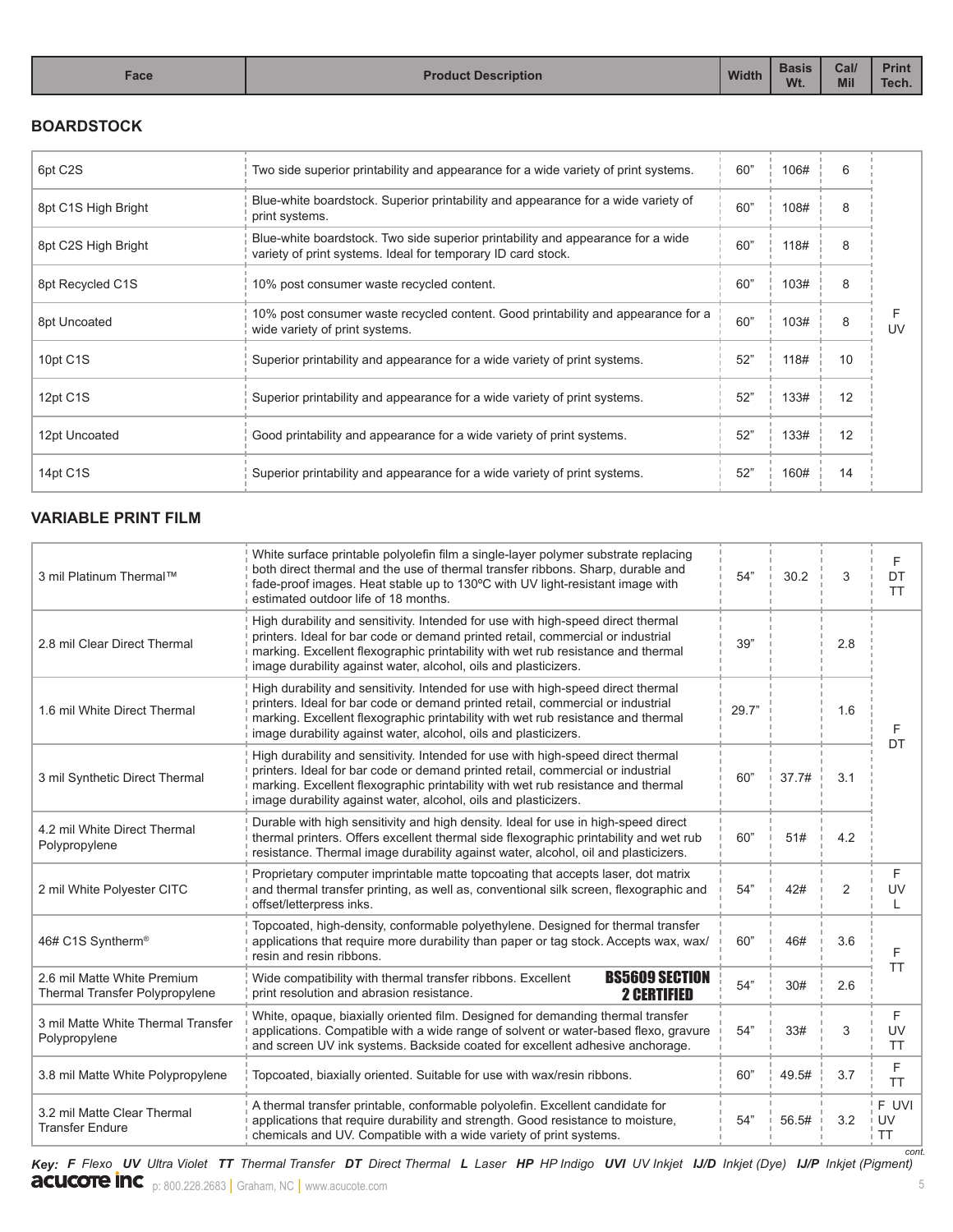# **VARIABLE PRINT FILM CONT.**

| 3.2 mil White Thermal Transfer<br>Endure                           | A thermal transfer printable, conformable polyolefin. Excellent candidate for<br>applications that require durability and strength. Good resistance to moisture,<br>chemicals and UV. Compatible with a wide variety of print systems.                                                                                      | 54"   | 56.5# | 3.2 | F UVI<br>UV<br><b>TT</b>        |
|--------------------------------------------------------------------|-----------------------------------------------------------------------------------------------------------------------------------------------------------------------------------------------------------------------------------------------------------------------------------------------------------------------------|-------|-------|-----|---------------------------------|
| 3.5 mil White HT Topcoated Vinyl                                   | A tough, durable, polymeric vinyl exhibiting excellent resistance to oils, chemicals<br>and some solvents. Abrasion resistant, Good choice for outdoor labels. Formulated<br>to withstand higher temperatures without softening. Contains a proprietary<br>topcoating that is compatible with solvent and water-based inks. | 54"   | 74#   | 3.5 | F                               |
| 4 mil Thermal Transfer Valéron®                                    | Super strong, oriented and cross-laminated thermal transfer film with outstanding<br>elongation and barrier characteristics. Flexo print receptive. Use wax or wax/resin<br>ribbons for best results.                                                                                                                       | 54"   | 55.8# | 4   | F<br><b>TT</b>                  |
| Inkjet Kimdura®                                                    | Designed for harsh environments and is compatible with<br><b>BS5609 SECTION</b><br>pigment based printer platforms. Good choice for labels that<br><b>2 CERTIFIED</b><br>need to meet the needs of GHS requirements.                                                                                                        | 60"   | 76    | 5   | F.<br>UVI I<br>UV IJ/P          |
| Kimdura <sup>®</sup> Topcoated                                     | Moisture resistant, biaxially oriented polypropylene. Compatible with a wide variety<br>of thermal transfer ribbons.                                                                                                                                                                                                        | 52"   | 62#   | 4.2 | F<br><b>TT</b>                  |
| 0.5 mil, 1 mil and 2 mil Clear Laser<br><b>Topcoated Polyester</b> | Excellent ink adhesion with UV cured and flexographic water-based systems.<br>Provides superior toner and ink adhesion for laser and thermal transfer printing.<br>Ideal for use with flexo, screen, letterpress and offset printing methods.                                                                               |       |       |     |                                 |
| 5 mil Matte White Laser Polyester                                  | Rigid, coated two sides for adhesive anchorage. Excellent ink adhesion with UV<br>cured and flexographic water-based systems. Provides superior toner and ink<br>adhesion for laser and thermal transfer printing.                                                                                                          | 54"   |       | 5.5 | F<br>UV<br><b>TT</b>            |
| 7.5 mil Matte White Laser Polyester                                | Rigid, coated two sides for adhesive anchorage. Excellent ink adhesion with UV<br>cured and flexographic water-based systems. Provides superior toner and ink<br>adhesion for laser and thermal transfer printing.                                                                                                          | 54"   |       | 7.5 |                                 |
| 7 mil White Teslin®                                                | An uncoated, porous, highly filled polyolefin film that is printable, durable,<br>waterproof, secure, and adaptable. This sheet bonds readily and firmly with toners<br>inks, adhesives, coatings and laminating films.                                                                                                     | 54"   | 77    | 7   | F.<br>UVI<br>UV HP<br><b>TT</b> |
| 6 mil Polylith <sup>®</sup>                                        | White, opaque, two side matte finish. Excellent candidate for a wide range of<br>applications where durability, strength, moisture, chemical resistance and superior<br>printability are required. An excellent label and card stock. Outstanding combination<br>of strength and rigidity.                                  | 51.5" | 116#  | 6   | F                               |
| 10 mil Polylith <sup>®</sup>                                       | Two side, matte finish, white, opaque film. Excellent candidate for a wide range of<br>applications where durability, strength, moisture, chemical resistance and superior<br>printability are required. An excellent label and card stock, it has an outstanding<br>combination of strength and rigidity.                  | 51.5" | 194#  | 10  | <b>TT</b>                       |

## **VARIABLE PRINT PAPER**

| Universal Thermal Transfer | Matte coated grade for use in thermal transfer printing. Excellent flexographic<br>printing properties, no mottle, high brightness, and improved coating for extended<br>die life. Wax-based ribbons are recommended with proper testing.                                                                      | 60" | 38#   | 2.8 |           |
|----------------------------|----------------------------------------------------------------------------------------------------------------------------------------------------------------------------------------------------------------------------------------------------------------------------------------------------------------|-----|-------|-----|-----------|
| Direct Thermal HS          | A bright white grade formulated for sharp imaging on a wide variety of direct thermal<br>printers. Topcoated for resistance to blood, oil, fats and moisture. Good light stability<br>for resistance to fading and background discoloration from UV light exposure.<br>Suitable for flexographic pre-printing. | 60" | 46.5# | 3.1 | UV.<br>D. |
| 55# Digital Semi Gloss     | Enhanced blue-white shade with a semi gloss finish. Suitable for high-end pressure-<br>sensitive applications. HP Indigo compatible. Recognized for use with ws4050.<br>ws4500 and ws6000.                                                                                                                     | 60" | 55#   | 3.2 |           |
| 50# EDP                    | High quality and smudge-resistant. High-speed converting properties. Extremely<br>receptive to inks and markings of commonly used data systems.                                                                                                                                                                | 60" | 50#   | 3.5 | <b>HP</b> |
| 60# EDP                    | High quality and smudge-resistant. High-speed converting properties. Extremely<br>receptive to inks and markings of commonly used data systems.                                                                                                                                                                | 60" | 60#   | 4.5 |           |
| Economy Laser              | Conformable, low-memory face. Good image contrast with low substrate show<br>through. Suitable for a wide range of laser print systems.                                                                                                                                                                        | 60" | 50#   | 3.5 |           |
| <b>VIP Premium</b>         | A super smooth, high-bright laser and inkjet compatible stock.                                                                                                                                                                                                                                                 | 54" | 50#   | 3.8 |           |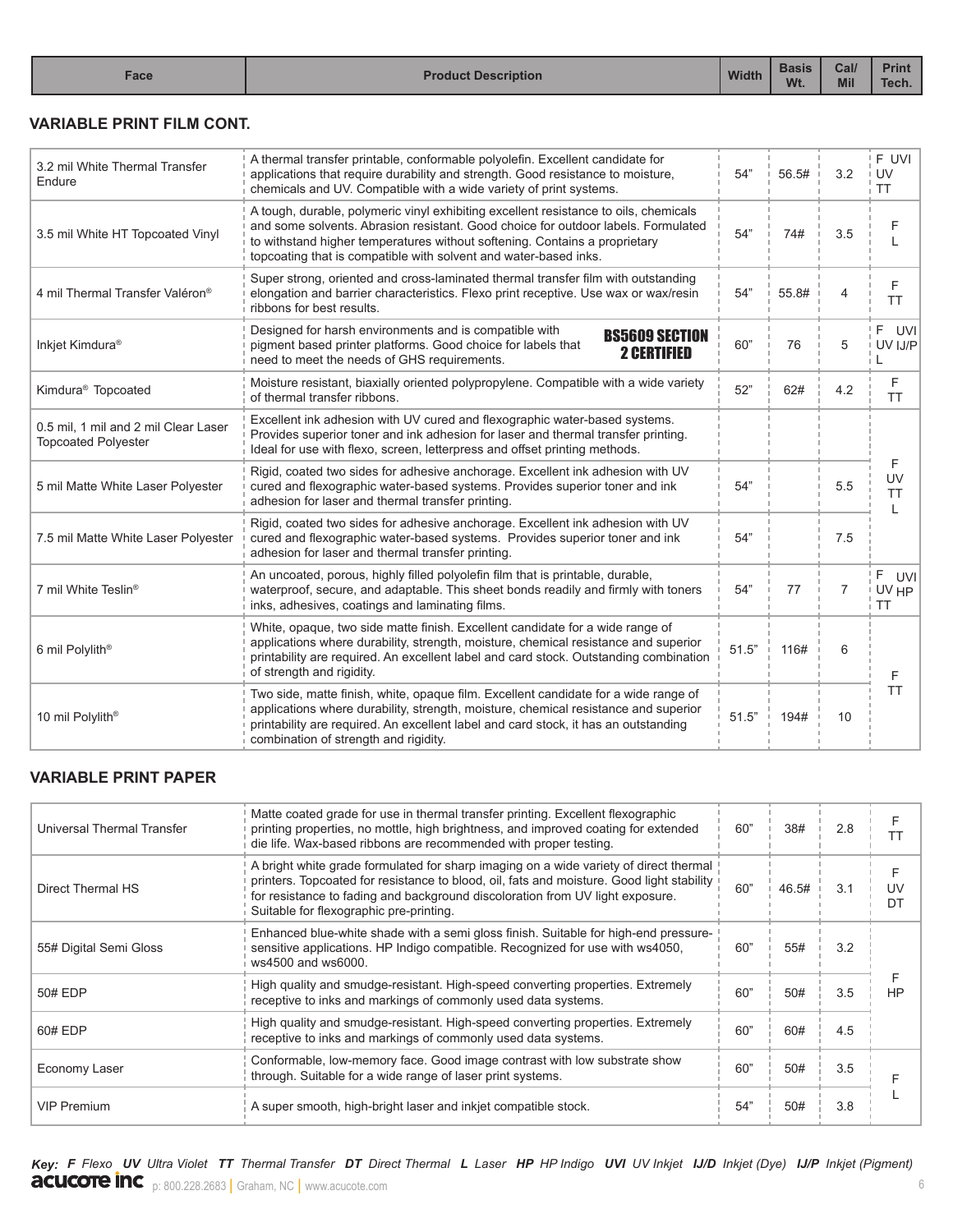# **TAMPER EVIDENT**

| 2.5 mil Silver Scratch Off<br>Polystyrene | Utilizes a black base coating for opacity, silver coating top layer and a gloss top<br>coating. Coatings can be scratched off to reveal a hidden message underneath.                                                                                                                       | 54" | 45#   | 2.5            | <b>NA</b>      |
|-------------------------------------------|--------------------------------------------------------------------------------------------------------------------------------------------------------------------------------------------------------------------------------------------------------------------------------------------|-----|-------|----------------|----------------|
| 55# Tamper Evident Litho                  | Uncoated, white, highly destructible paper.                                                                                                                                                                                                                                                | 60" | 55#   | 3.1            |                |
| 2 mil Clear Acetate UD                    | Easily destructible. Modified form of cellulose diacetate. Due to moisture sensitivity,<br>it is recommended that all materials should remain in moisture proof wrapping and<br>stored at ambient conditions until used. Six month self life.                                              | 49" | 40.3# | 2              |                |
| 2 mil Silver Void Polyester               | Selective release film with an imprinted silver "void" pattern to show undeniable<br>evidence of tampering. Versatile topcoat suitable for solvent and water-based flexo,<br>solvent based gravure as well as screen inks and selected UV inks. Topcoat is<br>thermal transfer compatible. | 54" |       | 2              | UV<br>ТT       |
| 2 mil White Void Polyester                | Selective release film with an imprinted white "void" pattern to show undeniable<br>evidence of tampering. Versatile topcoat suitable for solvent and water-based flexo,<br>solvent based gravure as well as screen inks and selected UV inks. Topcoat is<br>thermal transfer compatible.  | 54" |       | 2              | UV<br>ТT       |
| 2 mil Clear Void Polyester                | Selective release film incorporating a "void" pattern to show undeniable evidence of<br>tampering.                                                                                                                                                                                         | 54" |       | 2              | F<br><b>TT</b> |
| 2 mil Custom Message Polyester            | Topcoated polyester that allows for custom shapes/text/PMS color match.                                                                                                                                                                                                                    | 54" |       | $\overline{2}$ | F UVI<br>UV T1 |
| Syntherm <sup>®</sup> TE                  | Topcoated, high-density polyethylene designed to destruct when removed. Accepts<br>wax, wax/resin and resin thermal transfer ribbons.                                                                                                                                                      | 60" | 41#   | 4.1            | F<br><b>TT</b> |

# **ENVIRONMENTAL FRIENDLY**

| 100% PCW UNC Paper                   | 100% post consumer waste sheet.                                                                                                                     | 60" | 60#  | 4.6            |  |
|--------------------------------------|-----------------------------------------------------------------------------------------------------------------------------------------------------|-----|------|----------------|--|
| 8 PT C1S Recycled                    | Smooth with 10% post consumer waste recycled content.                                                                                               | 60" | 103# | 8              |  |
| 8 PT Uncoated Recycled               | Smooth with 10% post consumer waste recycled content. Good printability and<br>appearance for a wide variety of print systems.                      | 60" | 103# | 8              |  |
| 2 mil Clear EarthFirst <sup>®</sup>  | Compostable. Made from an annually renewable resource. Excellent slip<br>characteristics, high natural dyne level and excellent scratch resistance. | 54" | 41#  | $\mathfrak{p}$ |  |
| 2 mil White EarthFirst <sup>®</sup>  | Compostable. Made from an annually renewable resource. Excellent slip<br>characteristics, high natural dyne level and excellent scratch resistance. | 54" | 41#  | $\mathcal{P}$  |  |
| 10 mil White EarthFirst <sup>®</sup> | Compostable. Made from an annually renewable resource. Excellent slip<br>characteristics, high natural dyne level and excellent scratch resistance. | 54" | 195# | 10             |  |

## **OVERLAMINATE**

| 0.5 mil Clear Polyester             | Non-topcoated. Excellent for use in applications requiring a durable overlaminate.                                                                                                             | 60" | .48 |  |
|-------------------------------------|------------------------------------------------------------------------------------------------------------------------------------------------------------------------------------------------|-----|-----|--|
| 1 mil Super Clear Polyester         | Optically clear, non-topcoated. Smooth surface, high gloss and good dimensional<br>stability. Excellent for use in applications requiring a durable overlaminate.                              | 54" |     |  |
| 2 mil Clear Non-topcoated Polyester | Strong. Good resistance to moisture, solvents, oils and high temperatures.<br>Chemically primed for ink receptivity. Dimensionally stable, high strength and<br>excellent chemical resistance. | 54  |     |  |

# **GRAPHIC ARTS**

| 3 mil Clear Gloss Non-Topcoated<br>Vinvl    | Ultra clear polymeric vinyl exhibiting excellent resistance to oils, chemicals, and<br>some solvents. Abrasion resistant. Good choice for outdoor labeling.          | 54" |     |     |      |
|---------------------------------------------|----------------------------------------------------------------------------------------------------------------------------------------------------------------------|-----|-----|-----|------|
| 3.2 mil Clear Matte Vinyl Non-<br>Topcoated | Tough, durable polymeric film exhibiting excellent resistance to oils, chemicals and<br>some solvents. Abrasion resistant. Good choice for outdoor labeling.         | 54' | 74# | 3.5 | UV   |
| 3.4 mil White Non-Topcoated Vinyl           | Tough, durable polymeric plastic film exhibiting excellent resistance to oils,<br>chemicals and some solvents. Abrasion resistant. Good choice for outdoor labeling. | 54" | 74# | 3.5 |      |
|                                             |                                                                                                                                                                      |     |     |     | cont |

**acucote inc** p: 800.228.2683 | Graham, NC | www.acucote.com **7** 7 Key: F Flexo UV Ultra Violet TT Thermal Transfer DT Direct Thermal L Laser HP HP Indigo UVI UV Inkjet IJ/D Inkjet (Dye) IJ/P Inkjet (Pigment)